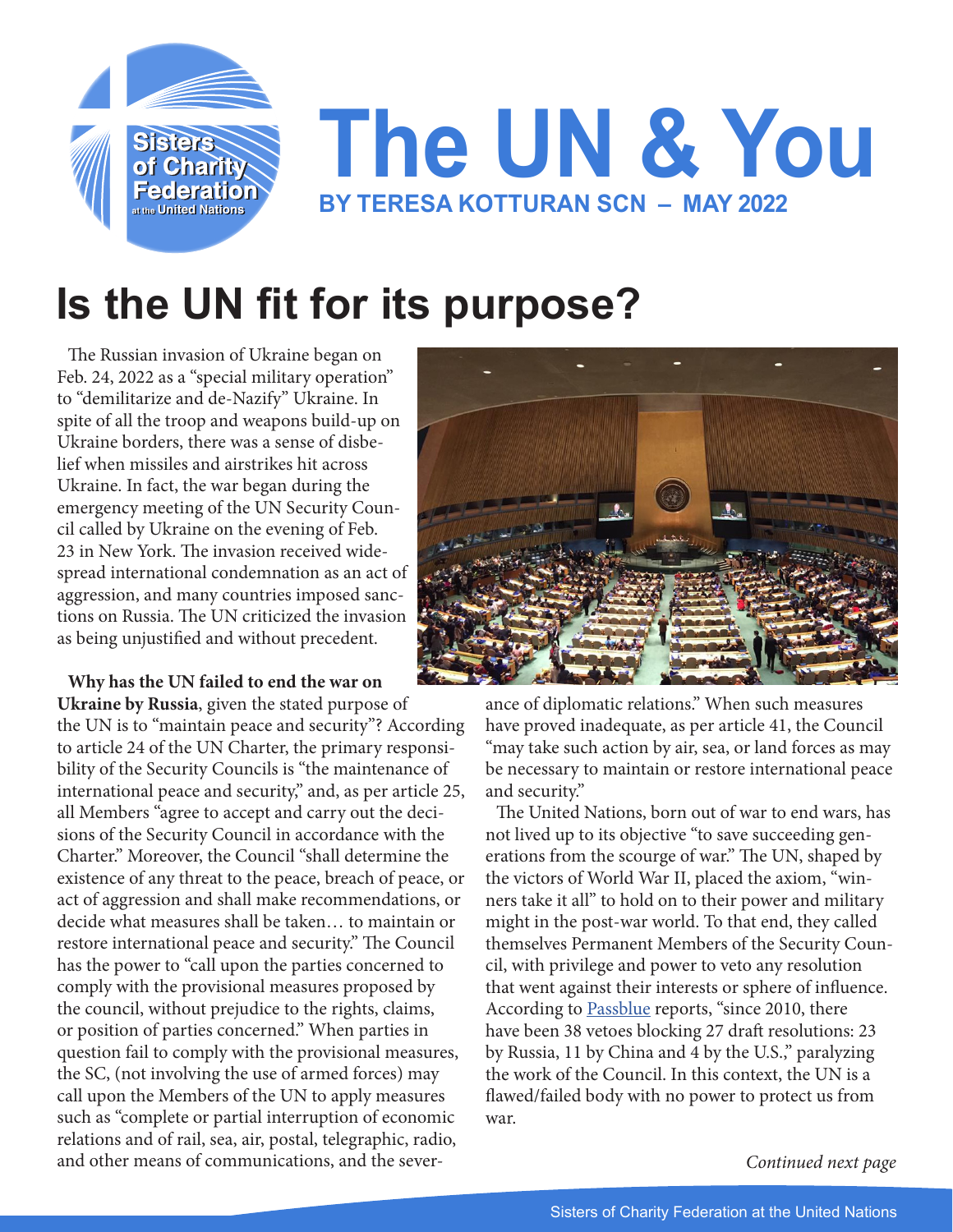Daily we see the horrors of this war unfold on our screens and airwaves; we are pained, distressed, and moved to pray for it to end soon. Diplomacy, sanctions, voices of reason and advocacy from Pope Francis, world leaders and the UN Secretary General have not provided a ray of hope at present. The day Russia invaded Ukraine, UN Secretary-General Antonio Guterres urged Russia: "In the name of humanity, bring your troops back to Russia. Do not allow to start in Europe what could be the worst war since the beginning of the century." A month later he told them, "It is time to end this absurd war."



**The United Nations, born out of war to end wars, has not lived up to its objective "to save succeeding generations from the scourge of war."**

as possible," recently met with Russian President Vladimir Putin and the Foreign Minister Sergey Lavrov. President Putin has agreed "in principle" to Guterres' request to create humanitarian corridors to get civilians out of besieged cities and to distribute food, medicine and other basic goods. The SG has "proposed the establishment of a Humanitarian Contact Group, bringing together the Russian Federation, Ukraine and the UN." The response of the Foreign Minister to this proposal was, "ready to cooperate with our colleagues from the UN to alleviate the plight of the civilian population." Kyiv,

Numerous emergency sessions of the UN Security Council, strong statements and condemnations have not yielded any concrete action to end the war or a ceasefire. To all the impassioned speeches and requests, Russian Ambassador Vasily Nebenzya's response was, "We did not start this war; we want to end it." Russia used its veto power at the Security Council to stop a legally binding resolution demanding that Moscow immediately stop the war on Ukraine and withdraw all troops. In fact, in the wake of the invasion Russia has used the Council to spread misinformation.

## **Does the UN Secretary-General have any power?**

According to Article 99 of the Charter, the SG "may bring to the attention of the Security Council any matter which in his opinion may threaten the maintenance of international peace and security." This article is interpreted as providing the SG with an independent political role on issues before the Security Council. But in reality, the SG has no real powers to help carry out decisions. The SG can still shape the engagement of the UN system and call on countries to pressure Russia to end the war.

Given the inability of the UN to effect any change in the ongoing war, Guterres, who is "extremely interested in finding ways in order to create the conditions for effective dialogue, create conditions for ceasefire as soon

the capital of Ukraine was bombed by Russia while the Secretary-General was meeting with President Volodymyr Zelenskyy, flouting international norms. The Secretary-General is deeply concerned about the repeated violations of international humanitarian and human rights laws and suspected war crimes, and is calling for an independent investigation for effective accountability. He supports the involvement of the International Criminal Court, and is calling on Russia to cooperate with the International Criminal Court.

## **UN Diplomacy**

Since Russia could veto any resolution in the Security Council, on March 2, the UN General Assembly voted on a resolution to condemn Russia's unprovoked war and demand that Russia "immediately, completely and unconditionally withdraw all of its military forces from the territory of Ukraine within its internationally recognized borders." The resolution, sponsored by 90 countries, needed a two-thirds majority in the Assembly to pass. The resolution received 141 votes in favor, 5 against and 35 abstentions. This resolution indicates that the international community strongly supports the core principles of the UN.

Another resolution, entitled "Humanitarian consequences of the aggression against Ukraine," drafted by Ukraine and 90 co-sponsors, was passed with 140 votes